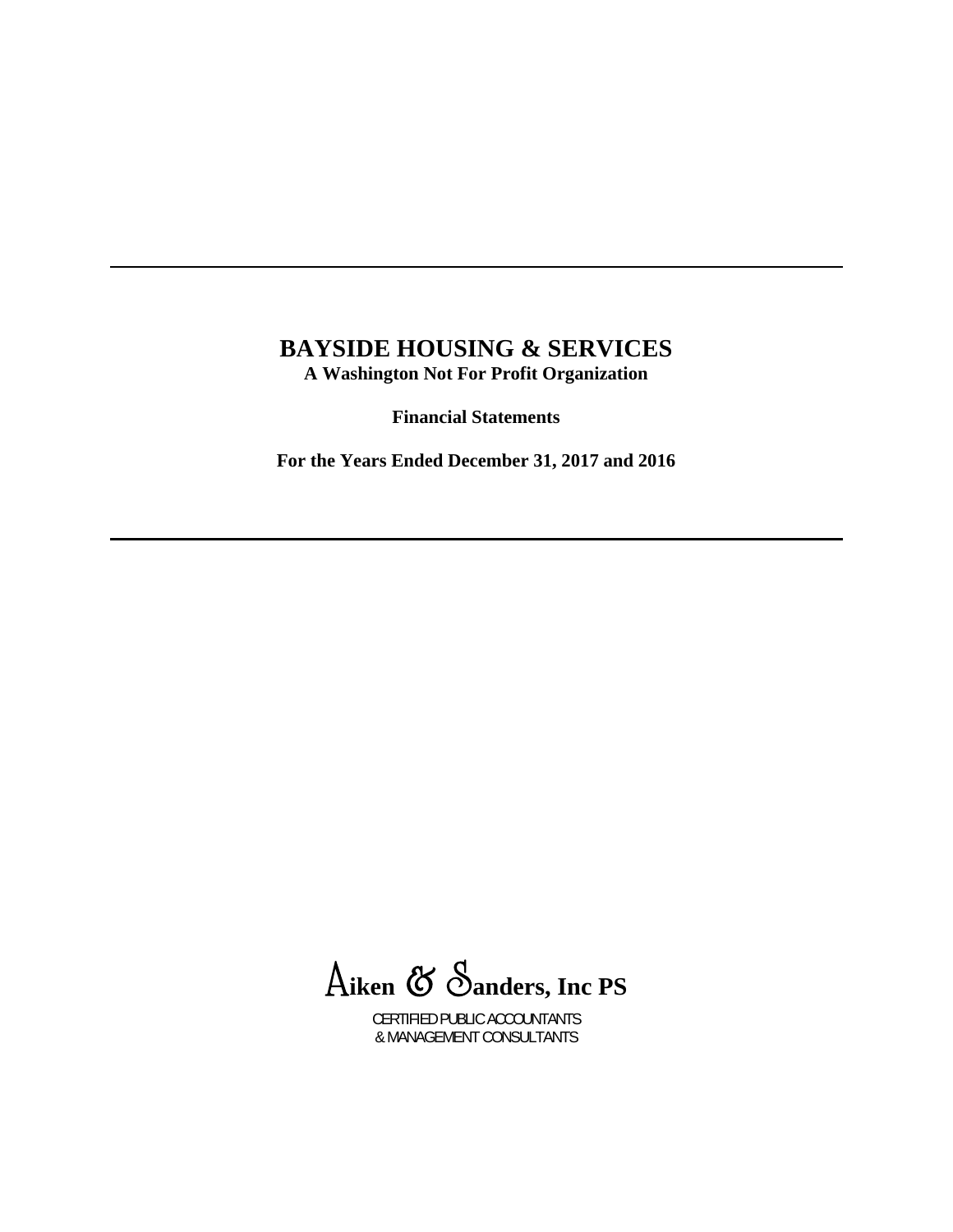| <b>Financial Statements:</b> |  |
|------------------------------|--|
|                              |  |
|                              |  |
|                              |  |
|                              |  |
|                              |  |
|                              |  |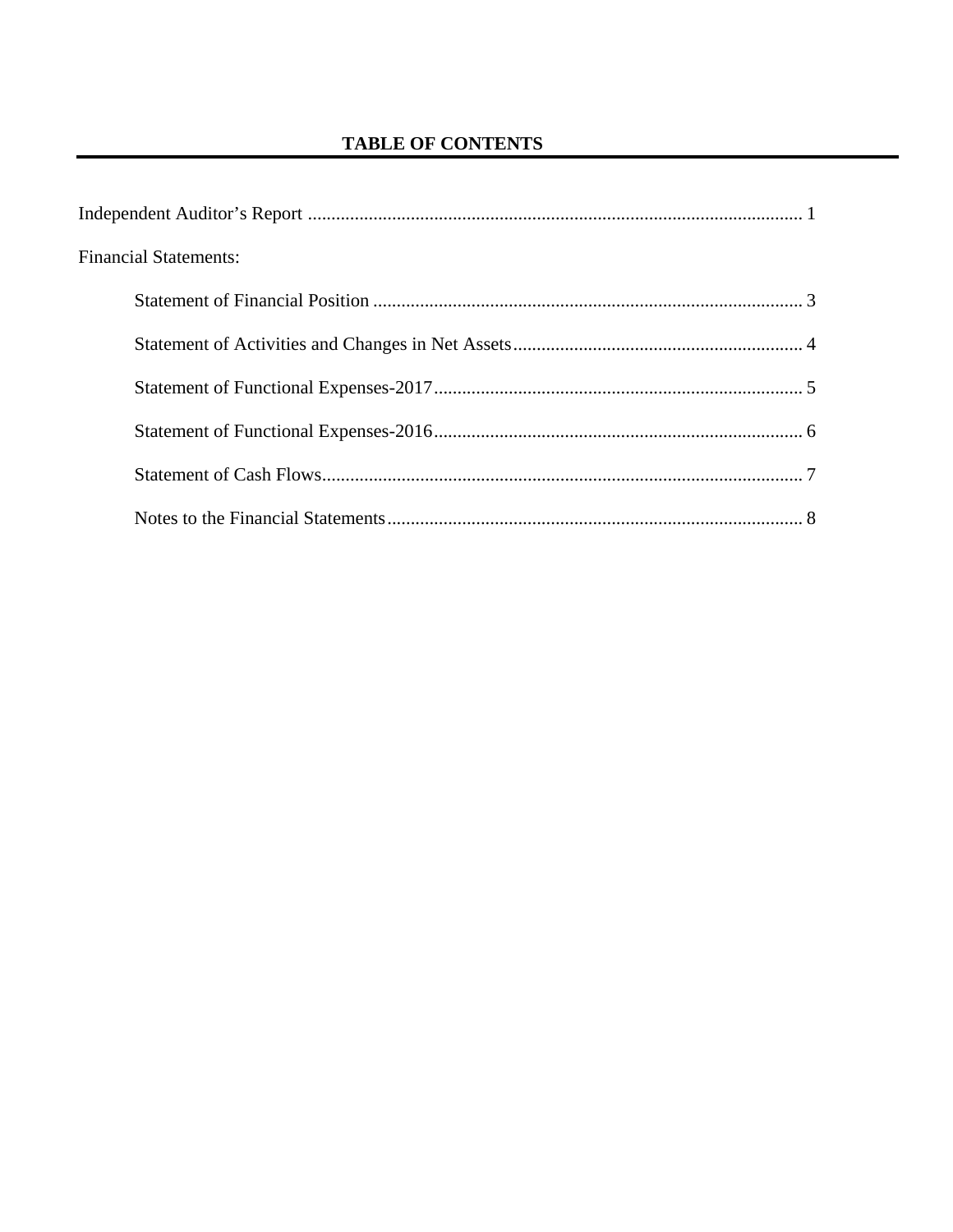

 **343 West Wishkah Street, Aberdeen, Washington 98520-6130**

CERTIFIED PUBLIC ACCOUNTANTS **Telephone (360) 533-3370 Fax (360) 532-7123**  & MANAGEMENT CONSULTANTS

#### **Independent Auditor's Report**

To the Board of Directors Bayside Housing and Services Port Hadlock, WA

#### **Report on the Financial Statements**

We have audited the accompanying financial statements of Bayside Housing and Services (the Organization), which comprise the statement of financial position as of December 31, 2017, and the related statements of activities and changes in net assets, functional expenses, and cash flows for the year then ended, and the related notes to the financial statements.

#### **Management's Responsibility for the Financial Statements**

Management is responsible for the preparation and fair presentation of these financial statements in accordance with accounting principles generally accepted in the United States of America; this includes the design, implementation, and maintenance of internal control relevant to the preparation and fair presentation of financial statements that are free from material misstatement, whether due to fraud or error.

#### **Auditor's Responsibility**

Our responsibility is to express an opinion on these financial statements based on our audit. We conducted our audit in accordance with auditing standards generally accepted in the United States of America. Those standards require that we plan and perform the audit to obtain reasonable assurance about whether the financial statements are free from material misstatement.

An audit involves performing procedures to obtain audit evidence about the amounts and disclosures in the financial statements. The procedures selected depend on the auditor's judgment, including the assessment of the risks of material misstatement of the financial statements, whether due to fraud or error. In making those risk assessments, the auditor considers internal control relevant to the entity's preparation and fair presentation of the financial statements in order to design audit procedures that are appropriate in the circumstances, but not for the purpose of expressing an opinion on the effectiveness of the entity's internal control. Accordingly, we express no such opinion. An audit also includes evaluating the appropriateness of accounting policies used and the reasonableness of significant accounting estimates made by management, as well as evaluating the overall presentation of the financial statements.

We believe that the audit evidence we have obtained is sufficient and appropriate to provide a basis for our audit opinion.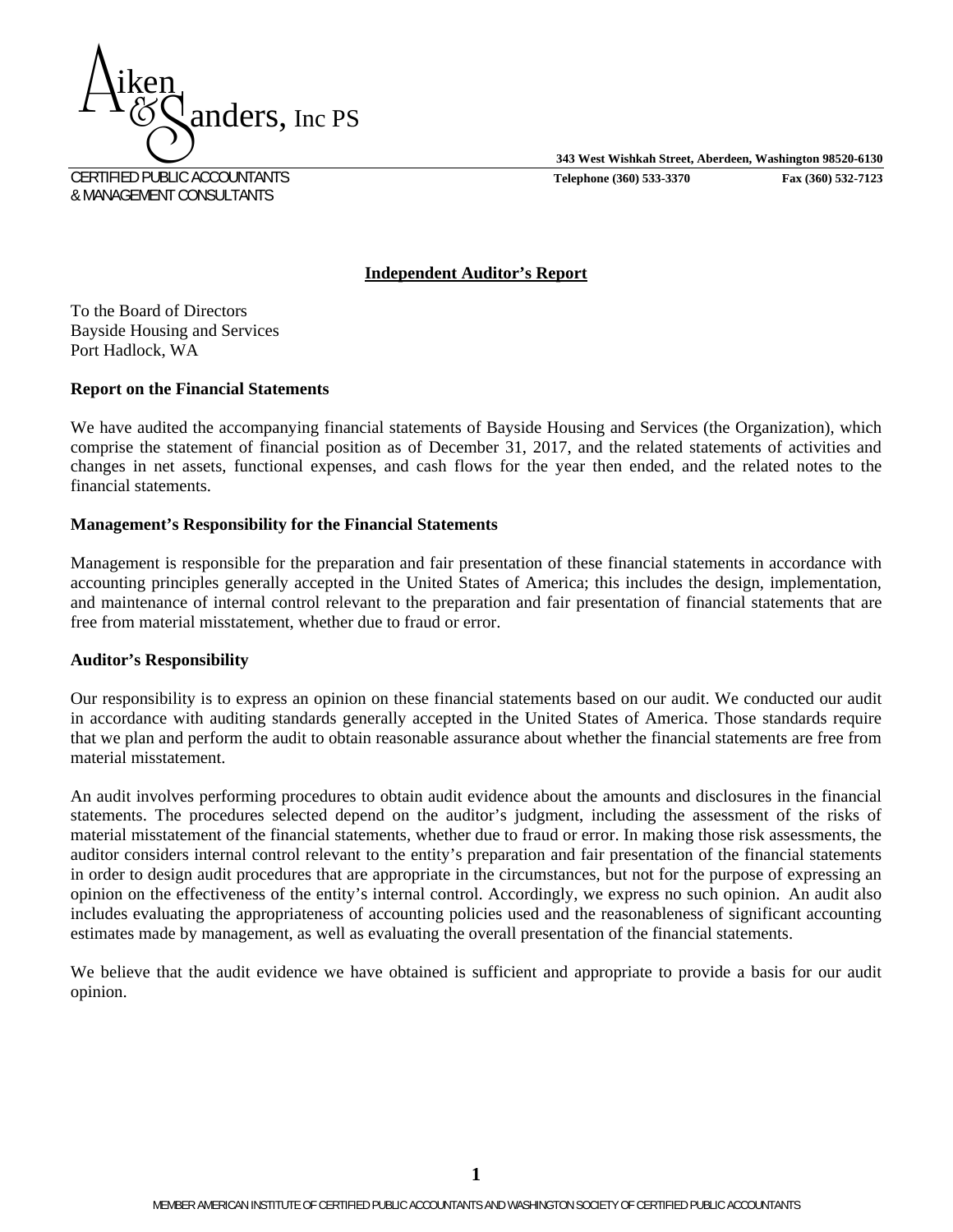#### **Opinion**

In our opinion, the financial statements referred to above present fairly, in all material respects, the financial position of the Organization, as of December 31, 2017, and changes in net assets and its cash flows for the year then ended in accordance with accounting principles generally accepted in the United States of America.

#### **Prior Period Financial Statements**

The 2016 financial statements were reviewed by us and our report thereon, dated April 28, 2017, stated we were not aware of any material modifications that should be made to those financial statements for them to be in conformity with accounting principles generally accepted in the United States of America. However, a review is substantially less in scope than an audit and does not provide a basis for the expression of an opinion on the financial statements.

aiken & Sanders

Aiken & Sanders, Inc., PS Certified Public Accountants & Management Consultants

March 26, 2018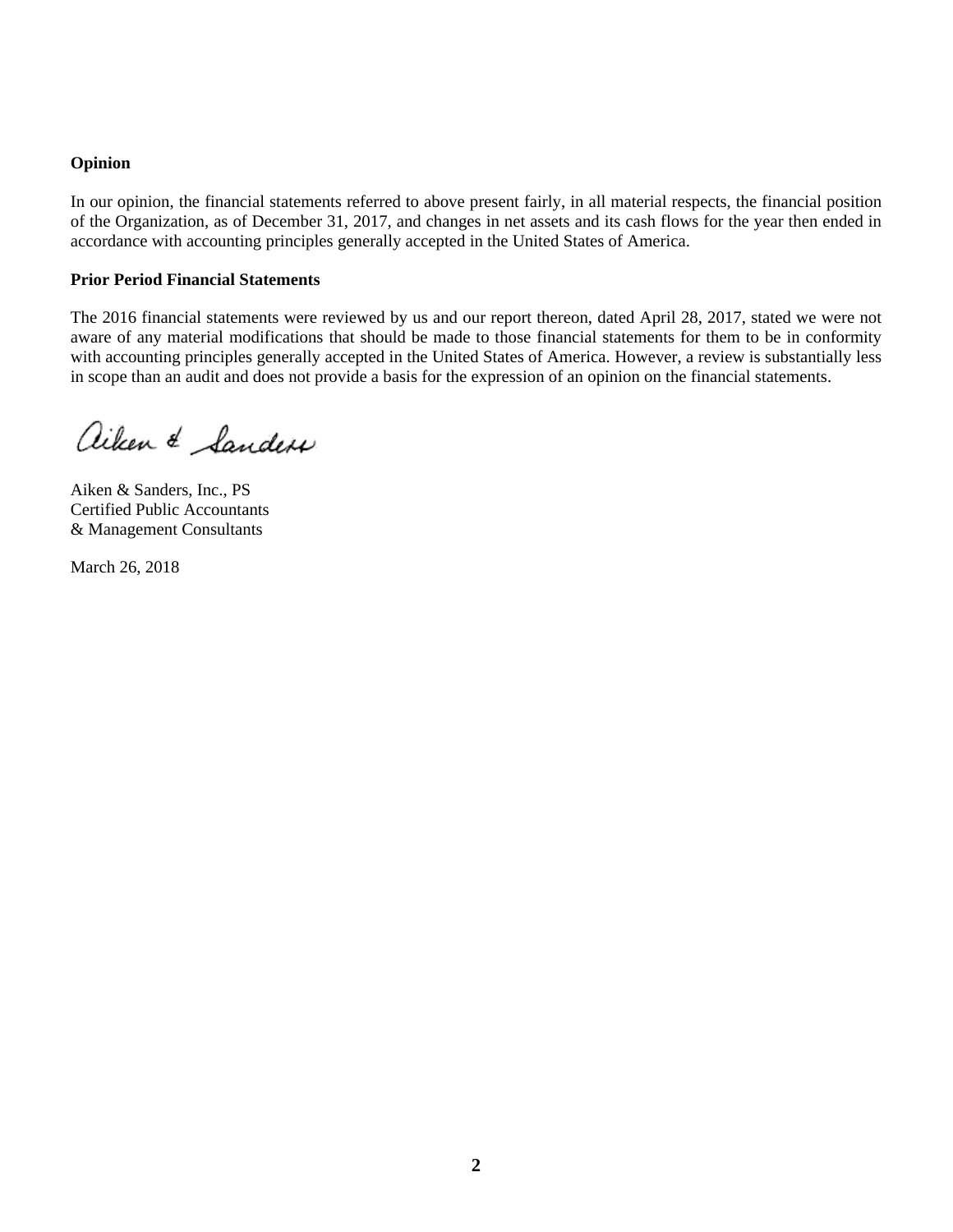A Washington Not For Profit Organization

| <b>Statement of Financial Position</b> |
|----------------------------------------|
| As of December 31, 2017 and 2016       |

| <b>Assets</b>                           |              |               |           |
|-----------------------------------------|--------------|---------------|-----------|
|                                         | 2017         |               | 2016      |
| <b>Current Assets:</b>                  |              |               |           |
| Cash and cash equivalents               | \$<br>35,263 | $\mathcal{S}$ | 13,806    |
| Accounts receivable                     | 2,847        |               | 2,866     |
| Inventory                               | 2,118        |               | 2,118     |
| Prepaid expenses                        | 857          |               | 378       |
| <b>Total Current Assets</b>             | 41,085       |               | 19,168    |
| <b>Fixed Assets:</b>                    |              |               |           |
| Furniture and equipment                 | 1,753        |               | 1,753     |
| Office equipment                        | 1,263        |               | 1,263     |
| Less: Accumulated depreciation          | (1, 143)     |               | (463)     |
| Fixed assets, net                       | 1,873        |               | 2,553     |
| <b>Total Assets</b>                     | \$<br>42,958 | \$            | 21,721    |
| <b>Liabilities and Net Assets</b>       |              |               |           |
| <b>Current Liabilities:</b>             |              |               |           |
| Accounts payable                        | \$<br>3,710  | $\mathcal{S}$ | 46,362    |
| Payroll and related accrued expenses    | 3,780        |               | 2,228     |
| Current portion: notes payable          | 10,021       |               | 4,871     |
| <b>Total Current Liabilities</b>        | 17,511       |               | 53,461    |
| <b>Long Term Liabilities:</b>           |              |               |           |
| Notes payable-net of current portion    | 128,960      |               | 95,000    |
| <b>Total Long Term Liabilities</b>      | 128,960      |               | 95,000    |
| <b>Net Assets:</b>                      |              |               |           |
| Unrestricted                            | (103, 513)   |               | (126,740) |
| <b>Total Net Assets</b>                 | (103, 513)   |               | (126,740) |
| <b>Total Liabilities and Net Assets</b> | \$<br>42,958 | \$            | 21,721    |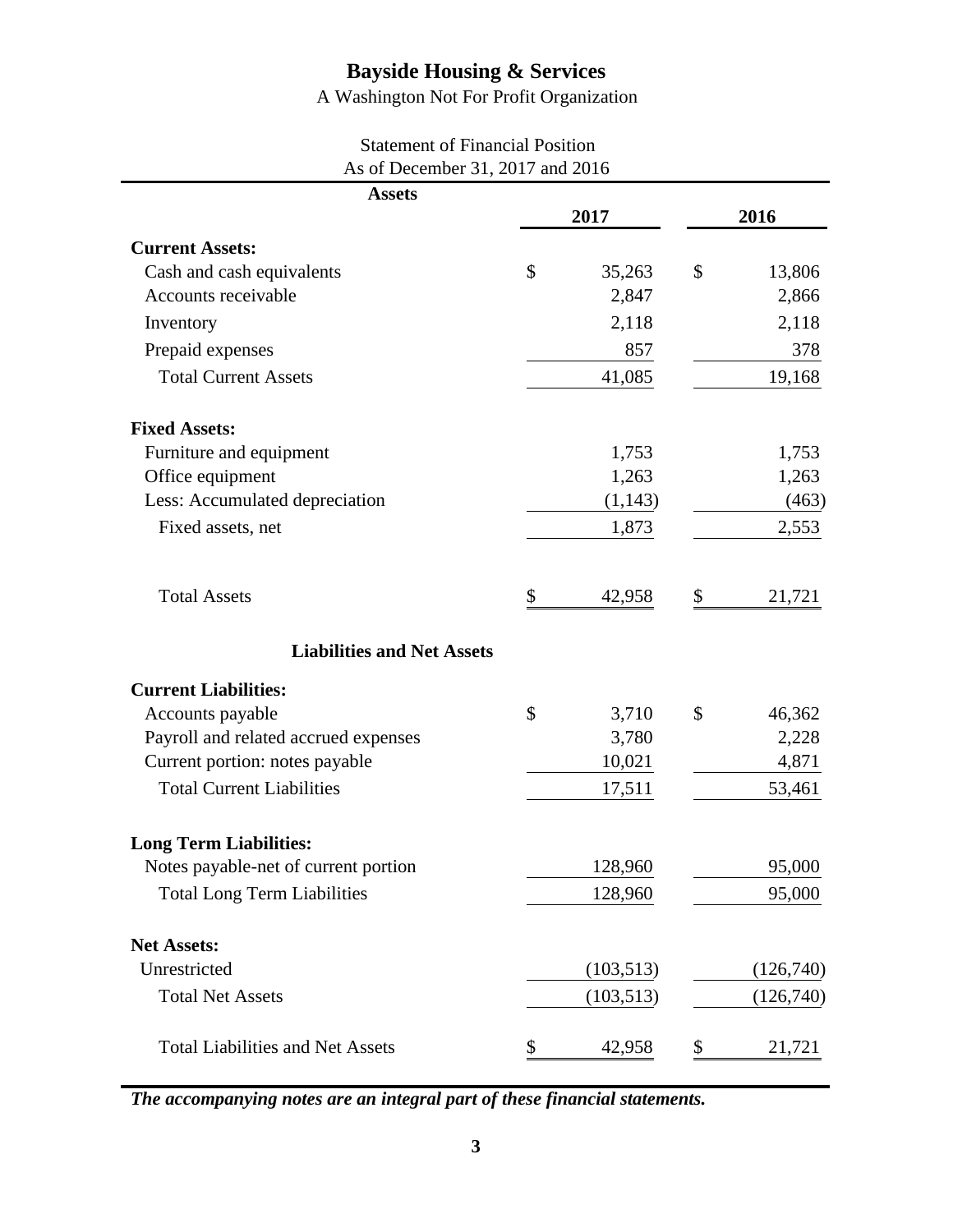A Washington Not For Profit Organization

# Statement of Activities and Changes in Net Assets For the Years Ended December 31, 2017 and 2016

|                                                      | 2017<br><b>Unrestricted</b> |               | 2016<br><b>Unrestricted</b> |
|------------------------------------------------------|-----------------------------|---------------|-----------------------------|
| <b>Support and Revenues:</b>                         |                             |               |                             |
| Contributions                                        | \$<br>203,153               | $\mathcal{S}$ | 91,846                      |
| Inkind contributions                                 | 35,750                      |               | 15,000                      |
| Grant revenue                                        | 2,787                       |               |                             |
| Rental revenue                                       | 33,302                      |               | 18,585                      |
| Special event revenue                                | 69,714                      |               | 444                         |
| Less: direct donor benefits                          | (17,992)                    |               | (306)                       |
| Investment revenue<br>Service fees and other revenue | 6<br>13,960                 |               | 5<br>6,376                  |
| <b>Total Support and Revenue</b>                     | 340,680                     |               | 131,950                     |
| <b>Expenses:</b>                                     |                             |               |                             |
| Program services                                     | 275,660                     |               | 184,404                     |
| Management and general                               | 41,793                      |               | 30,894                      |
| <b>Total Expenses</b>                                | 317,453                     |               | 215,298                     |
| <b>Change in Net Assets</b>                          | 23,227                      |               | (83, 348)                   |
| <b>Net Assets, Beginning of Year</b>                 | (126,740)                   |               | (43,392)                    |
| <b>Net Assets, End of Year</b>                       | \$<br>(103, 513)            | \$            | (126,740)                   |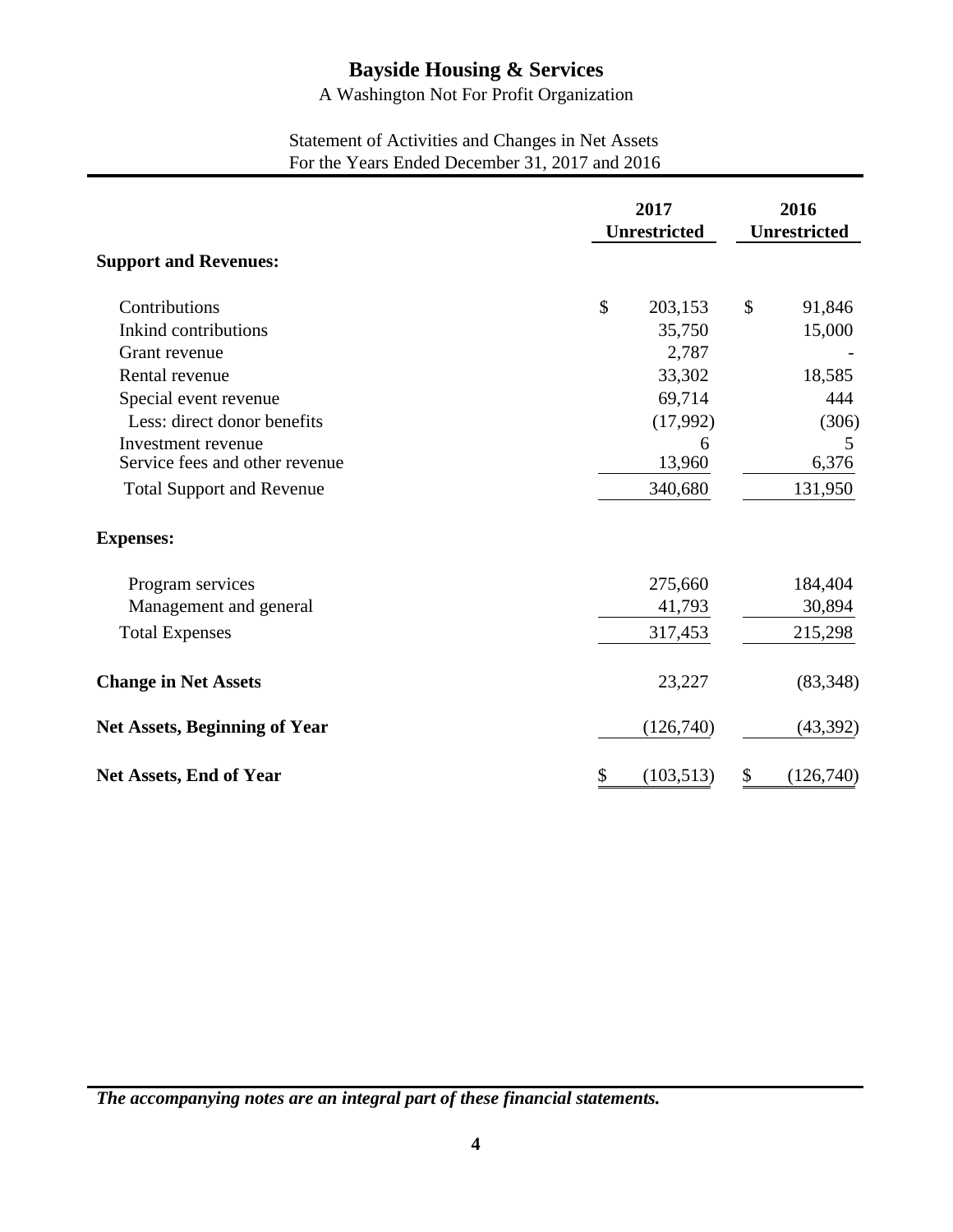A Washington Not For Profit Organization

# Statement of Functional Expenses For the Year Ended December 31, 2017

|                               | Program |         | <b>Management</b><br>and General |        | <b>Total</b> |         |
|-------------------------------|---------|---------|----------------------------------|--------|--------------|---------|
|                               |         |         |                                  |        |              |         |
| Salaries and wages            | \$      | 72,263  | \$                               | 8,029  | \$           | 80,292  |
| Payroll taxes                 |         | 11,451  |                                  | 1,272  |              | 12,723  |
| <b>Benefits</b>               |         | 4,966   |                                  | 552    |              | 5,518   |
| Professional services         |         | 17,850  | 13,278                           |        |              | 31,128  |
| Repairs and maintenance       |         | 14,496  |                                  |        |              | 14,496  |
| Office expenses               |         |         |                                  | 900    |              | 900     |
| Property tax                  |         | 3,083   |                                  |        |              | 3,083   |
| Travel                        |         | 85      |                                  |        |              | 85      |
| Depreciation and amortization |         | 427     |                                  | 252    |              | 679     |
| Occupancy                     |         | 105,831 |                                  | 11,754 |              | 117,585 |
| Insurance                     |         | 5,983   |                                  | 665    |              | 6,648   |
| Interest                      |         | 5,713   |                                  |        |              | 5,713   |
| Dues $&$ subscriptions        |         |         |                                  | 707    |              | 707     |
| Advertising                   |         | 1,016   |                                  |        |              | 1,016   |
| Inkind expense                |         | 32,175  |                                  | 3,575  |              | 35,750  |
| Miscellaneous expense         |         | 321     |                                  | 809    |              | 1,130   |
| <b>Total Expenses</b>         | \$      | 275,660 | \$                               | 41,793 | \$           | 317,453 |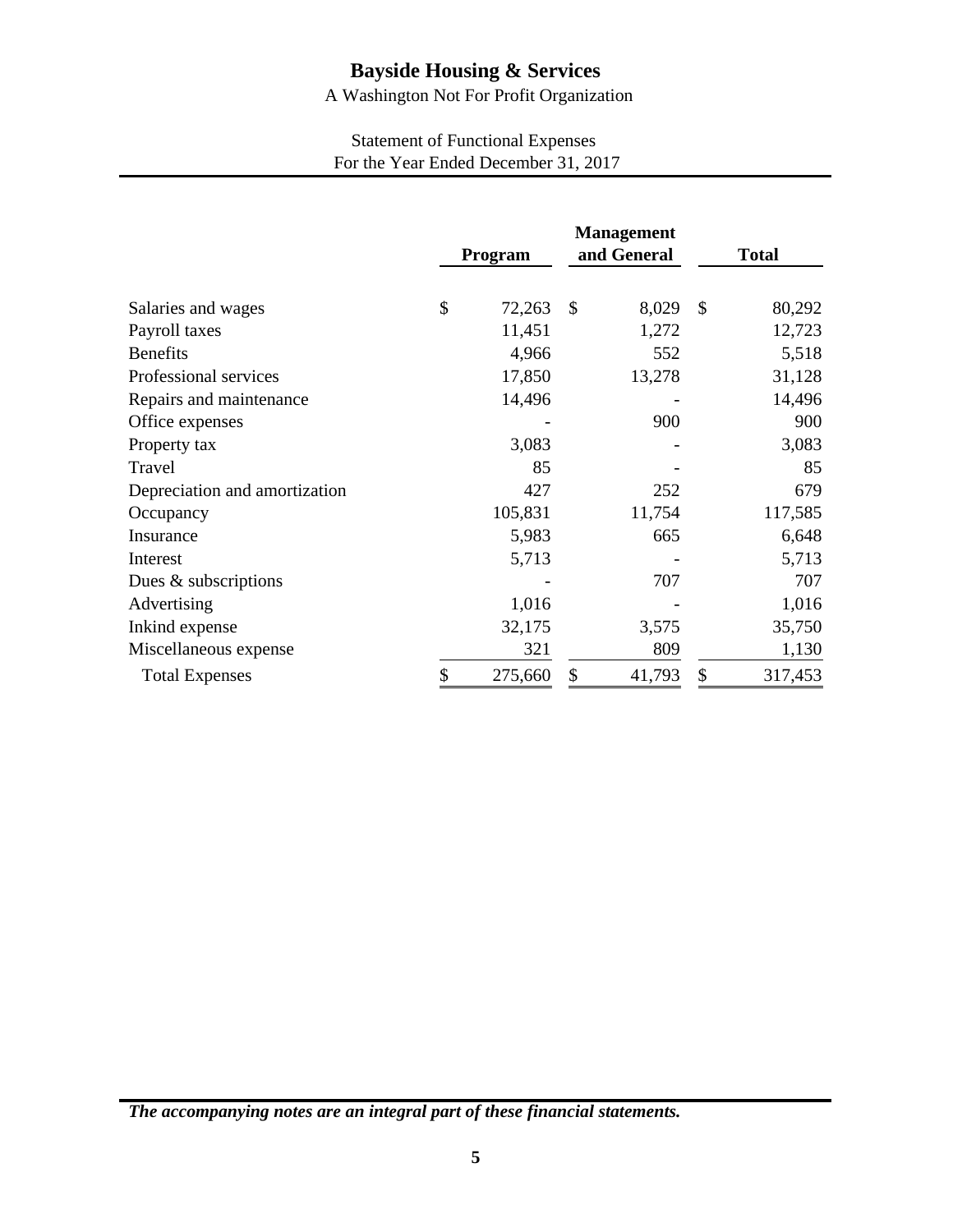A Washington Not For Profit Organization

# Statement of Functional Expenses For the Year Ended December 31, 2016

|                               | Program |         | <b>Management</b><br>and General |        | <b>Total</b> |         |
|-------------------------------|---------|---------|----------------------------------|--------|--------------|---------|
| Salaries and wages            | \$      | 55,491  | \$                               | 6,166  | \$           | 61,657  |
| Payroll taxes                 |         | 5,753   |                                  | 639    |              | 6,392   |
| <b>Benefits</b>               |         | 3,741   |                                  | 416    |              | 4,157   |
| Professional services         |         | 25,406  |                                  | 11,748 |              | 37,154  |
| Repairs and maintenance       |         | 3,283   |                                  |        |              | 3,283   |
| Office expenses               |         |         |                                  | 1,025  |              | 1,025   |
| Property tax                  |         | 2,561   |                                  |        |              | 2,561   |
| Travel                        |         | 569     |                                  |        |              | 569     |
| Depreciation and amortization |         | 210     |                                  | 253    |              | 463     |
| Occupancy                     |         | 58,896  |                                  | 6,544  |              | 65,440  |
| Insurance                     |         | 10,209  |                                  | 1,136  |              | 11,345  |
| Interest                      |         | 3,922   |                                  |        |              | 3,922   |
| Technology                    |         | 811     |                                  | 91     |              | 902     |
| Dues & subscriptions          |         |         |                                  | 700    |              | 700     |
| Advertising                   |         | 52      |                                  |        |              | 52      |
| Inkind expense                |         | 13,500  |                                  | 1,500  |              | 15,000  |
| Miscellaneous expense         |         |         |                                  | 676    |              | 676     |
| <b>Total Expenses</b>         | \$      | 184,404 | \$                               | 30,894 | \$           | 215,298 |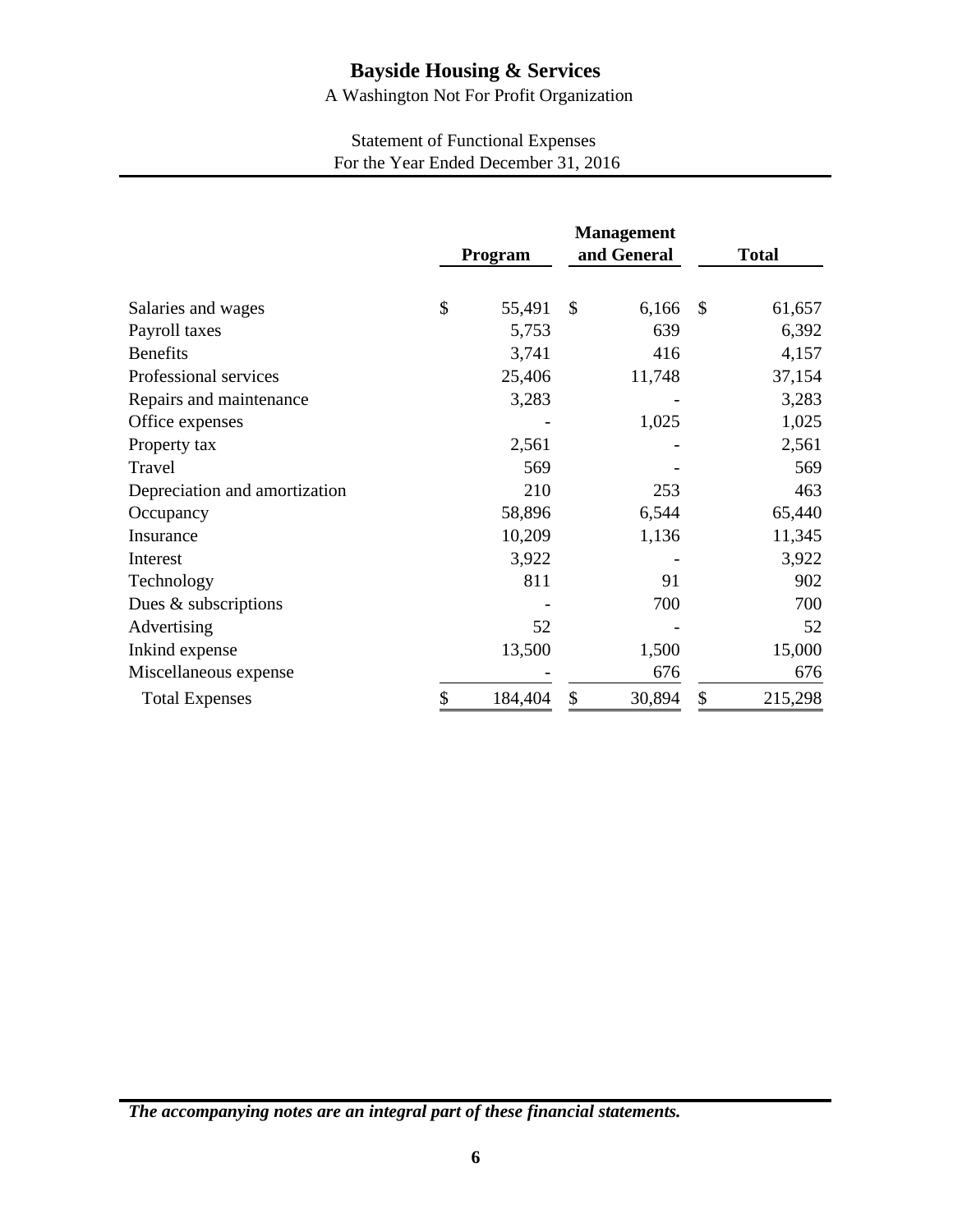A Washington Not For Profit Organization

# Statement of Cash Flows For the Years Ended December 31, 2017 and 2016

|                                                                                                             | 2017            | 2016            |
|-------------------------------------------------------------------------------------------------------------|-----------------|-----------------|
| <b>Cash flows from operating activities:</b>                                                                |                 |                 |
| Cash received from grantors, donors and customers                                                           | \$<br>321,977   | \$<br>114,385   |
| Cash paid to vendors and suppliers                                                                          | (242, 656)      | (80,064)        |
| Cash paid to and on behalf of employees                                                                     | (96, 981)       | (70, 355)       |
| Cash received from interest                                                                                 | 6               | 5               |
| Net cash provided (used) by operating activities                                                            | (17, 654)       | (36,029)        |
| <b>Cash flows from investing activities:</b>                                                                |                 |                 |
| Cash paid for equipment                                                                                     |                 | (3,016)         |
| Net cash provided (used) by investing activities                                                            |                 | (3,016)         |
| <b>Cash flows from financing activities:</b>                                                                |                 |                 |
| Cash received from loans                                                                                    | 39,111          | 47,700          |
| Cash paid to loans                                                                                          |                 | (8,895)         |
| Net cash provided (used) by financing activities                                                            | 39,111          | 38,805          |
| Net increase (decrease) in cash & cash equivalents                                                          | 21,457          | (240)           |
| Cash & cash equivalents at beginning of year                                                                | 13,806          | 14,046          |
| Cash & cash equivalents at end of year                                                                      | \$<br>35,263    | \$<br>13,806    |
| Reconciliation of increase (decrease) in net assets to net cash<br>provided (used) by operating activities: |                 |                 |
| Increase (decrease) in net assets:                                                                          | \$<br>23,227    | \$<br>(83, 348) |
| <b>Adjustments:</b>                                                                                         |                 |                 |
| Depreciation and amortization                                                                               | 679             | 463             |
| <b>Changes in assets and liabilities:</b>                                                                   |                 |                 |
| (Increase) decrease in accounts receivable                                                                  | 19              | (2,866)         |
| (Increase) decrease in inventory                                                                            |                 | (2,118)         |
| (Increase) decrease in prepaid expense                                                                      | (479)           | (378)           |
| Increase (decrease) in accounts payable                                                                     | (42, 652)       | 49,990          |
| Increase (decrease) in payroll and related expense                                                          | 1,552           | 2,228           |
| Net cash provided (used) by operating activities                                                            | \$<br>(17, 654) | \$<br>(36,029)  |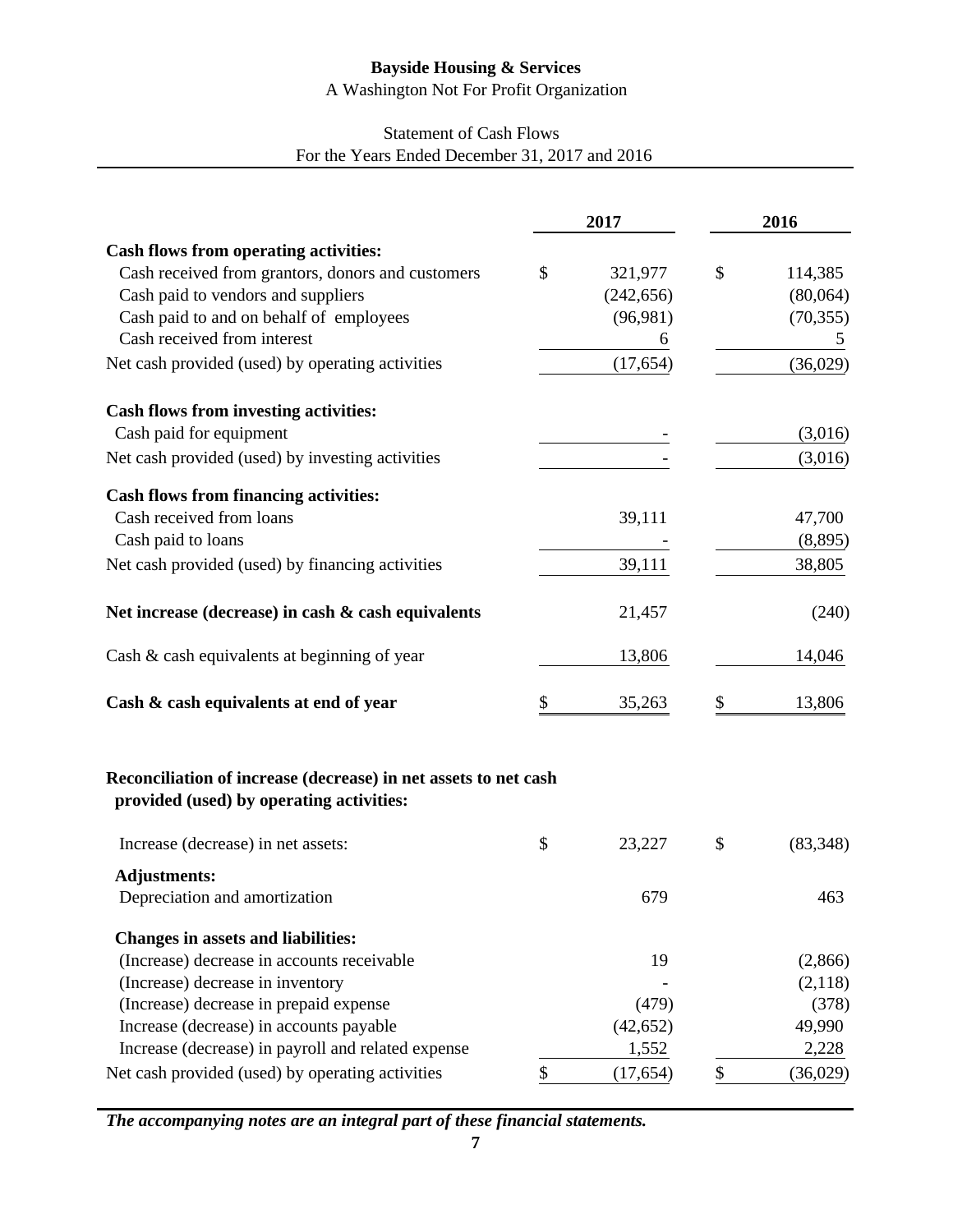#### **Notes to Financial Statements**

### **December 31, 2017 and 2016**

## **A. SUMMARY OF SIGNIFICANT ACCOUNTING POLICIES:**

#### **Nature of Activities--**

 Bayside Housing & Services (The Organization) is a not-for-profit corporation organized in 2014. The Organization's mission is to provide transformative services to people in need as they improve their quality of life.

 The Organization primarily meets its mission by providing interim housing to individuals as they transition into permanent living situations at a leased facility in Port Hadlock, WA. Priority for housing is given to seniors, veterans, and underemployed/low wage workers who need housing to retain employment.

### **Basis of Accounting--**

 The Organization's policy is to prepare its financial statements on the accrual basis of accounting. Revenue is recognized when earned, and expenditures are recognized when incurred. If an expenditure results in an asset having an estimated useful life which extends substantially beyond the year of acquisition, the expenditure is capitalized and depreciated or amortized over the estimated useful life of the asset.

#### **Property and Equipment--**

 Purchased furniture, equipment, and leasehold improvements are stated at cost. Donated furniture, equipment, or property is recognized as revenue and capitalized at its estimated fair value on the date of receipt. The Organization capitalizes assets that have a useful life greater than one year. Depreciation is computed using the straight-line method based on estimated useful lives.

#### **Estimates--**

 The preparation of financial statements in conformity with generally accepted accounting principles requires management to make estimates and assumptions that effect certain reported amounts and disclosures. Accordingly, actual results could differ from those estimates.

#### **Expense Allocation--**

 The costs of providing various programs and other activities have been summarized on a functional basis in the statement of functional expense. Accordingly, certain costs have been allocated among the programs and supporting services in line with benefits received.

#### **Cash and Cash Equivalents--**

 For purposes of the statement of cash flows, The Organization considers all checking and savings accounts and unrestricted highly liquid investments with an initial maturity of three months or less to be cash and cash equivalents.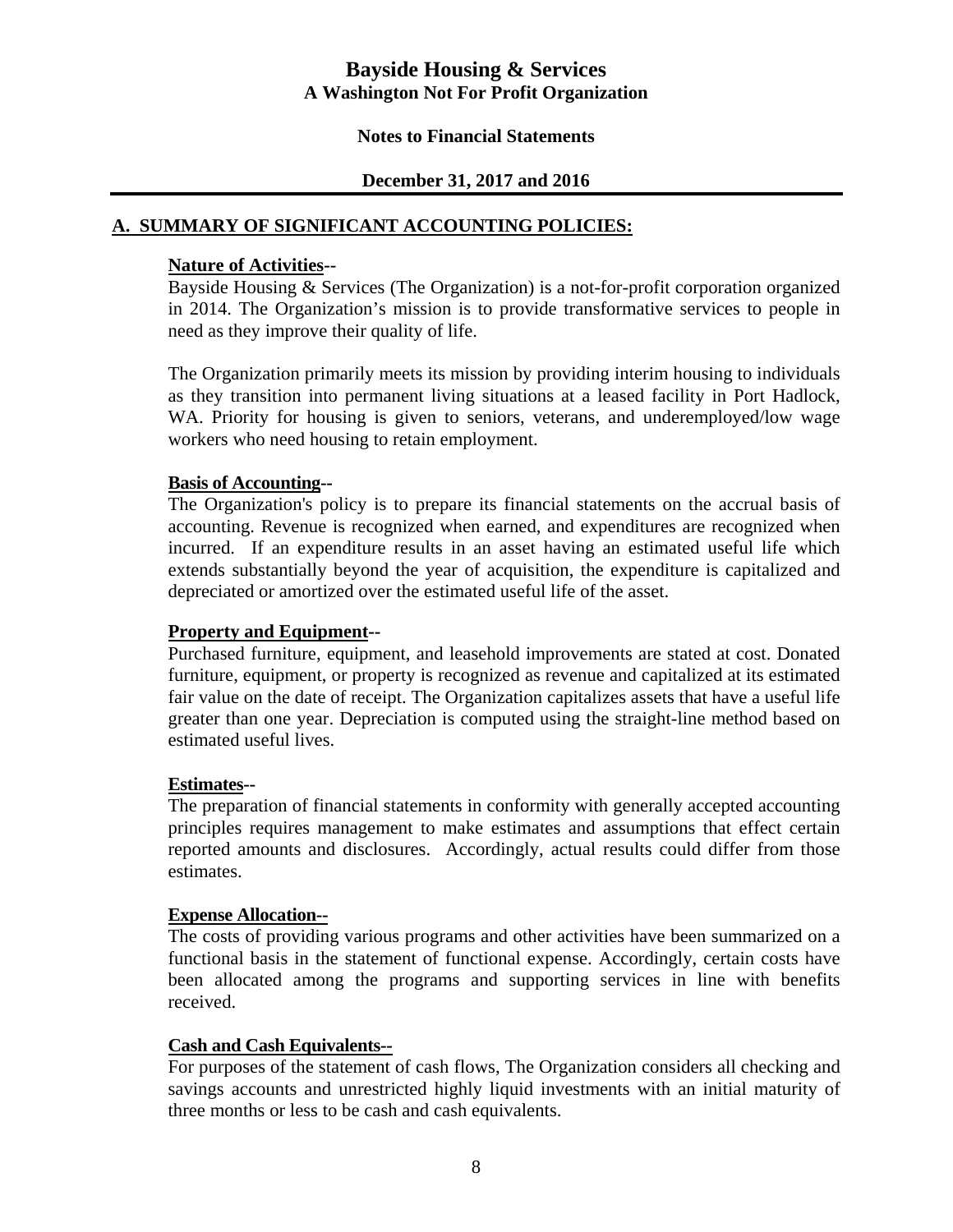#### **Notes to Financial Statements**

### **December 31, 2017 and 2016**

### **A. SUMMARY OF SIGNIFICANT ACCOUNTING POLICIES (CONT.):**

#### **Advertising--**

The Organization's policy is to expense advertising costs as they are incurred.

#### **Inventory--**

Inventory is composed of linens for use in housing and is recorded at cost.

### **Contributions--**

 Contributions are accounted for as unrestricted, temporarily restricted or permanently restricted as directed by the donor. The Organization reports gifts of cash and other assets as restricted support if they are received with donor stipulations limiting the use of the donated assets. When a donor restriction expires, that is, when a stipulated time restriction ends or purpose restriction is accomplished, temporarily restricted net assets are reclassified to unrestricted net assets and are reported in the statement of activities as net assets released from restrictions.

 The Organization reports gifts of land, buildings, and equipment as unrestricted support unless explicit donor stipulations specify how the donated assets must be used or if an understanding is reached with the donor regarding an obligation to permanently protect donated property. Gifts of long-lived assets having explicit restrictions specifying how the assets are to be used or requiring permanent protection of the underlying asset, and gifts of cash or other assets to be used to acquire long-lived assets are reported as restricted support. Long lived depreciable assets are released from restriction ratably as depreciation is recorded.

 If the restrictions on a contribution are met in the same year that the contribution is received, it is The Organization's policy to record the contribution as unrestricted on the statement of activities and changes in net assets.

# **B. ACCOUNTS RECEIVABLE:**

Accounts receivable are recorded to the extent of qualifying amounts to be received after year end.

Historically, bad debts have been immaterial. The Organization uses the direct write-off method. When an amount becomes uncollectible, it is charged to expense in the year it is deemed to be uncollectible. During 2017 and 2016, there were bad debts of \$0. As of December 31, 2017, management estimated that all accounts receivable were collectible.

The Organization considers accounts more than 90 days outstanding as past due. No interest is charged on past due receivables. The Organization had \$0 past due at December 31, 2017.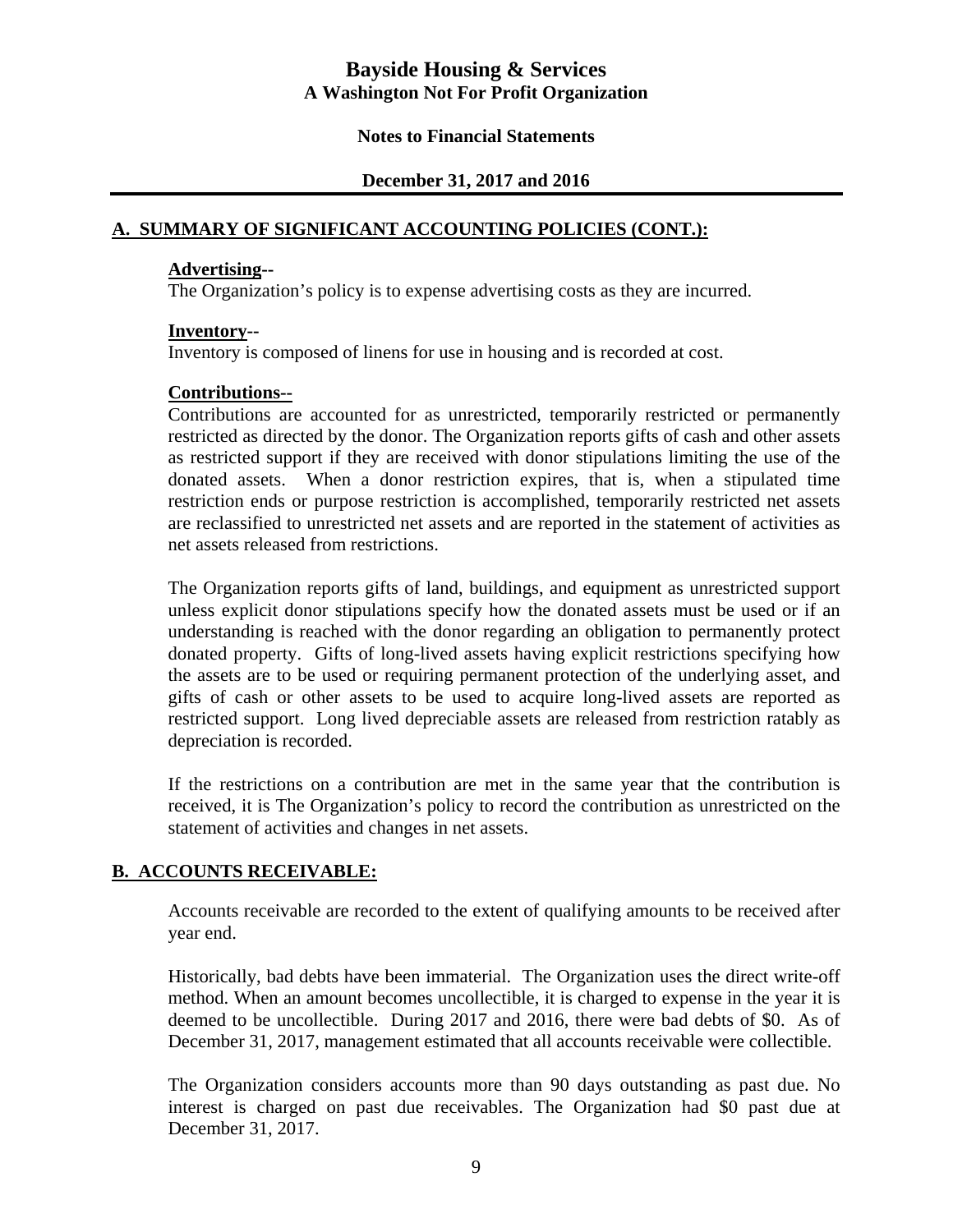#### **Notes to Financial Statements**

#### **December 31, 2017 and 2016**

# **C. ACCUMULATED DEPRECIATION:**

Depreciation is provided as follows for 2017 and 2016:

|           |               |           | 2017                | 2016                |
|-----------|---------------|-----------|---------------------|---------------------|
|           | <b>Method</b> | Life      | <b>Depreciation</b> | <b>Depreciation</b> |
| Equipment | Straight Line | 3-5 years |                     | 463                 |

# **D. LEASES AND INKIND REVENUE:**

The Organization leases one floor of the Tower Building: a four story, thirty one (31) room building located at the Historic Old Alcohol Plant in Port Hadlock, WA, from Inn Properties, LLC (Inn Properties). Inn Properties ownership includes several members who are also board members of the Organization. The Organization is also entitled to use the top floor of the Tower Building for food preparation and a room in a separate building on the site for an Organization employee.

The Organization signed a ten (10) year lease with Inn Properties effective January 1, 2016. The lease terms require monthly payments of \$5,000 for the first six months (6), monthly payments of \$7,500 for the next twelve months (12), and \$10,000 per month for the remaining one hundred and two months (102). The lease contains an Organization option to extend the lease for one additional ten (10) year term. During 2017 and 2016, Inn Properties forgave \$35,750 and \$15,000, respectively, in rent payments. This forgiveness has been recognized as inkind revenue and expense in the financial statements. The Organization recognized \$82,675 and \$60,000 as rent expense on this lease for 2017 and 2016, respectively.

The lease also requires the Organization to pay a prorated share of maintenance, utility, insurance, and property tax costs. The Organization is also reimbursing Inn Properties for use of housekeeping and maintenance staff and other operating costs. The Organization paid \$60,206 and \$41,588 in reimbursed costs during 2017 and 2016, respectively.

Future minimum rents, prior to any inkind reductions, for the next five years to be paid under currently executed leases are as follows for the years ending December 31: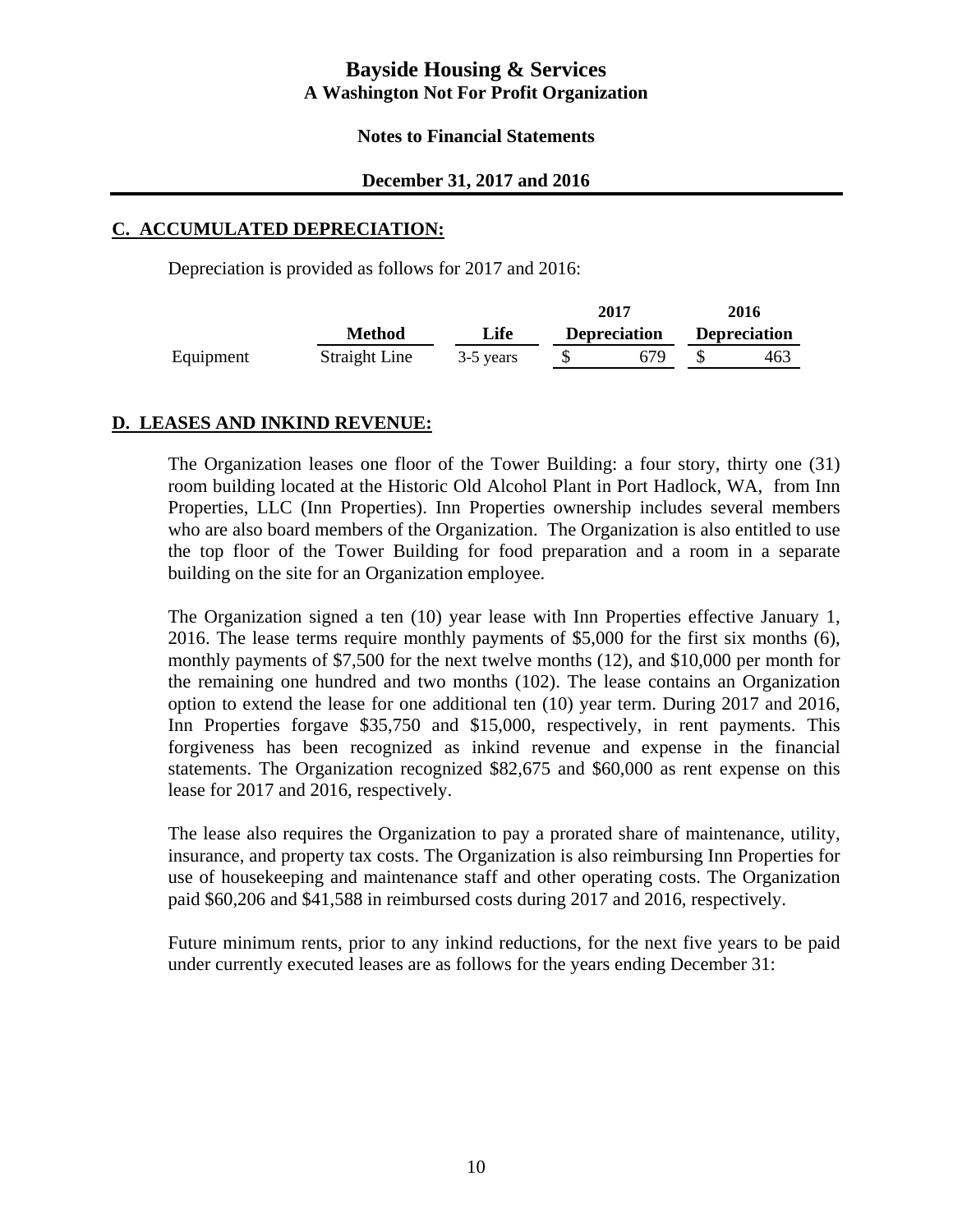#### **Notes to Financial Statements**

### **December 31, 2017 and 2016**

# **D. LEASES AND INKIND REVENUE (CONT.):**

|        | 2018 | 120,000 |
|--------|------|---------|
|        | 2019 | 120,000 |
|        | 2020 | 120,000 |
|        | 2021 | 120,000 |
|        | 2022 | 120,000 |
| Total: | \$   | 600,000 |

#### **E. SUBSEQUENT EVENTS:**

No events have occurred through March 26, 2018, which is the date the financial statements were available to be issued based on The Organization's facts and circumstances, for events requiring recording or disclosure in the financial statements for the year ended December 31, 2017.

#### **F. INCOME TAX & UNCERTAIN TAX POSITIONS:**

The Organization is a tax exempt non-profit organization under the Internal Revenue Code Section  $501(c)(3)$  and is not classified as a private foundation. Accordingly, the financial statements do not include any provision for income taxes.

The Organization files income tax returns in the U.S. federal jurisdiction. The Organization is no longer subject to U.S. federal income tax examinations by tax authorities for years before 2014. Currently, there is no examination or pending examination with the Internal Revenue Service (IRS).

The Organization adopted the provisions of FASB ASC 740-10, Accounting for Uncertainty in Income Taxes, on January 1, 2015. As of December 31, 2017, there are no tax positions for which the deductibility is certain but for which there is uncertainty regarding the timing of such deductibility.

# **G. NOTES PAYABLE AND RELATED PARTY TRANSACTIONS:**

The Organization, as detailed in Note D, paid rent and reimbursed costs and received inkind donations under a lease arrangement with Inn Properties.

The Organization received \$231,142 and \$80,000 in contributions from board members and affiliated individuals during 2017 and 2016, respectively, which represented approximately 85% and 87% of total contributions received.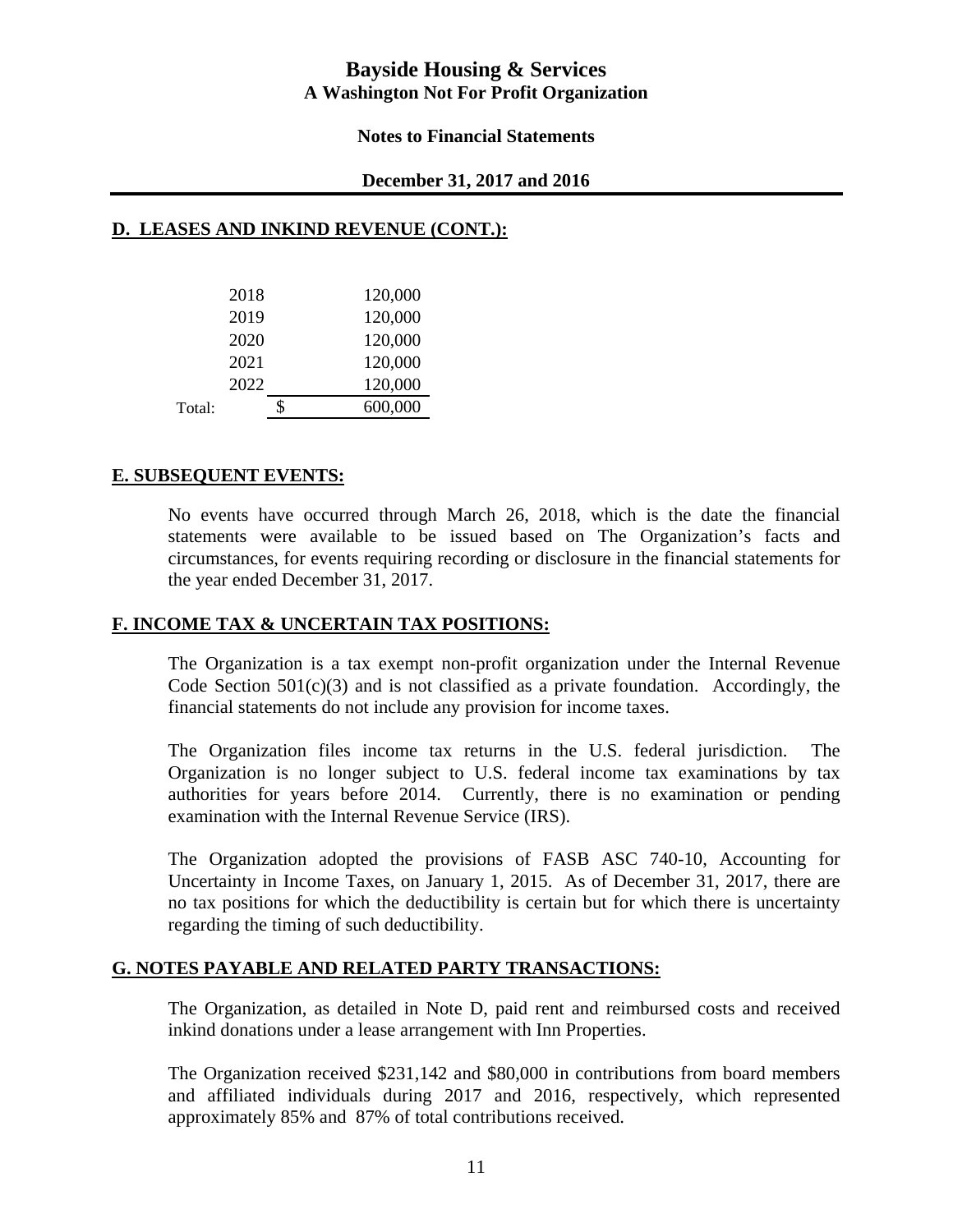#### **Notes to Financial Statements**

# **December 31, 2017 and 2016**

# **G. NOTES PAYABLE AND RELATED PARTY TRANSACTIONS (CONT.):**

Board members and affiliated organizations have also provided, as of December 31, 2017 and 2016, \$138,981 and 99,871 in unsecured loans to The Organization.

Notes payable from related parties was the following at December 31, 2017:

| <b>Notes Payable To Christopher Eagan (Board President)</b>                      |                           |         |
|----------------------------------------------------------------------------------|---------------------------|---------|
| Note dated May 8, 2015. 6% annual interest, due quarterly.                       |                           |         |
| Note due on demand after 5 years from issuance                                   | \$                        | 20,000  |
| Three separate notes, all at 5% annual interest, due                             |                           | 35,000  |
| on demand. Interest due on January 1 of each year.                               |                           |         |
| Accrued interest payable:                                                        |                           | 5,378   |
| <b>Total Due to Christopher Eagan</b>                                            | $\boldsymbol{\mathsf{S}}$ | 60,378  |
| <b>Notes Payable To Vincent Verneuil (Board Secretary/Treasurer)</b>             |                           |         |
| Note dated May 20, 2015. 6% annual interest, due quarterly.                      |                           |         |
| Note due on demand after 5 years from issuance                                   | \$                        | 20,000  |
| Two separate notes, both at 5% annual interest, due                              |                           | 20,000  |
| on demand. Interest due on January 1 of each year.                               |                           |         |
| Accrued interest payable:                                                        |                           | 4,454   |
| <b>Total Due to Vincent Verneuil</b>                                             | $\boldsymbol{\mathsf{S}}$ | 44,454  |
| <b>Notes Payable To Wescom Capital (Common Ownership with Inn Properties and</b> |                           |         |
| <b>Owned by Spouse of Board Member)</b>                                          |                           |         |
| Note dated December 31, 2017. 5% interest. Due December 21, 2019                 | $\mathcal{S}$             | 18,960  |
| Note dated October 1, 2017. 5% interest. Due December 31, 2019                   |                           | 15,000  |
| Accrued interest payable:                                                        |                           | 189     |
| <b>Total Due to Wescom Capital</b>                                               | $\mathcal{S}$             | 34,149  |
| <b>Total Related Party Notes Payable</b>                                         | \$                        | 138,981 |